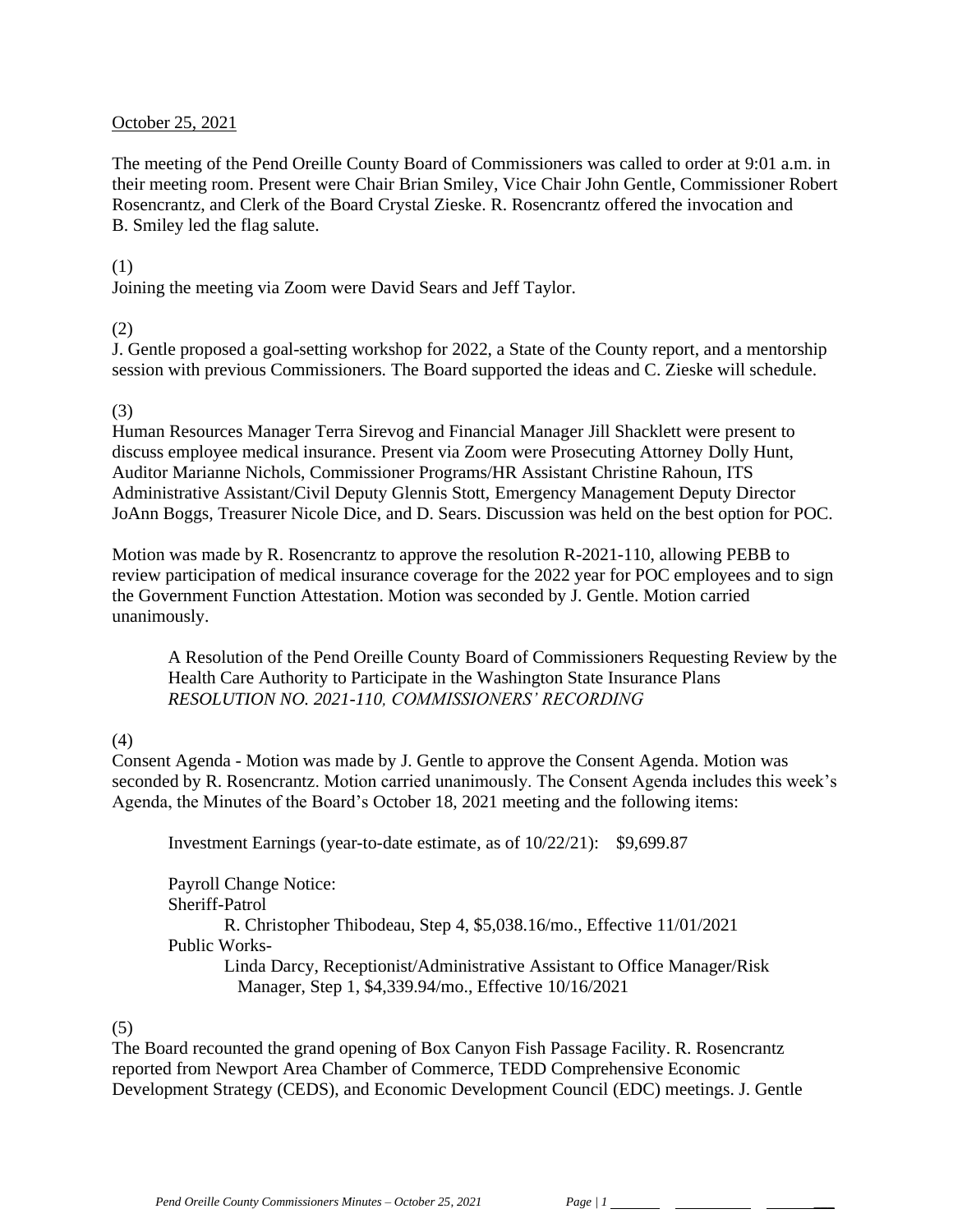gave updates from EDC and Ponderay Industries meetings. B. Smiley gave a report from Public Works/Kalispel Tribe and Parks Board meetings. Present via Zoom was D. Sears.

(6)

The Board held a discussion on ARPA Funds. Present were Auditor Marianne Nichols, J. Shacklett, and N. Dice, and via Zoom were Assessor Jim McCroskey, County Clerk Tammie Ownbey, District Court Judge Robin McCroskey, D. Hunt, and D. Sears. T. Sirevog joined the meeting in progress via Zoom.

# (7)

J. Gentle was excused to attend Washington State Association of Counties (WSAC) Virtual Assembly.

## (8)

The Board recessed for lunch at 12:01 p.m.

## (9)

J. Gentle provided a report from WSAC Virtual Assembly.

 $(10)$ 

2022 Budget Review-Community Development. Present were J. Shacklett and M. Nichols. Joining the meeting in progress via Zoom was D. Sears.

## (11)

The Board met in executive session pursuant to RCW 42.30.140(4)(b) for collective bargaining for 15 minutes, from 2:30 p.m. to 2:45 p.m. Present were T. Sirevog and J. Shacklett. An additional 15 minutes was requested until 3:00 p.m. An additional 3 minutes was requested until 3:03 p.m.

## (12)

2022 Budget Review-Prosecutor/Coroner-Present were D. Hunt, J. Shacklett, and M. Nichols.

(13)

Public Comment –No members of the public were present for comment.

(14)

Meeting continued to October 26.

## October 26, 2021

The meeting resumed at 9:00 a.m. with B. Smiley, J. Gentle, R. Rosencrantz, and C. Zieske present.

## (15)

The Board received a request from N. Dice to repeal the prior two policies regarding EFT and to combine them into one document. Motion was made by J. Gentle to approve the revised EFT Authorization Policy & Procedures, effective November 1, 2021, and repeal the previous policy adopted on June 7, 2021 and the ITS Computer Policy & Procedures for Pend Oreille County Treasurer adopted on October 5, 2021. Motion was seconded by R. Rosencrantz. Motion carried unanimously.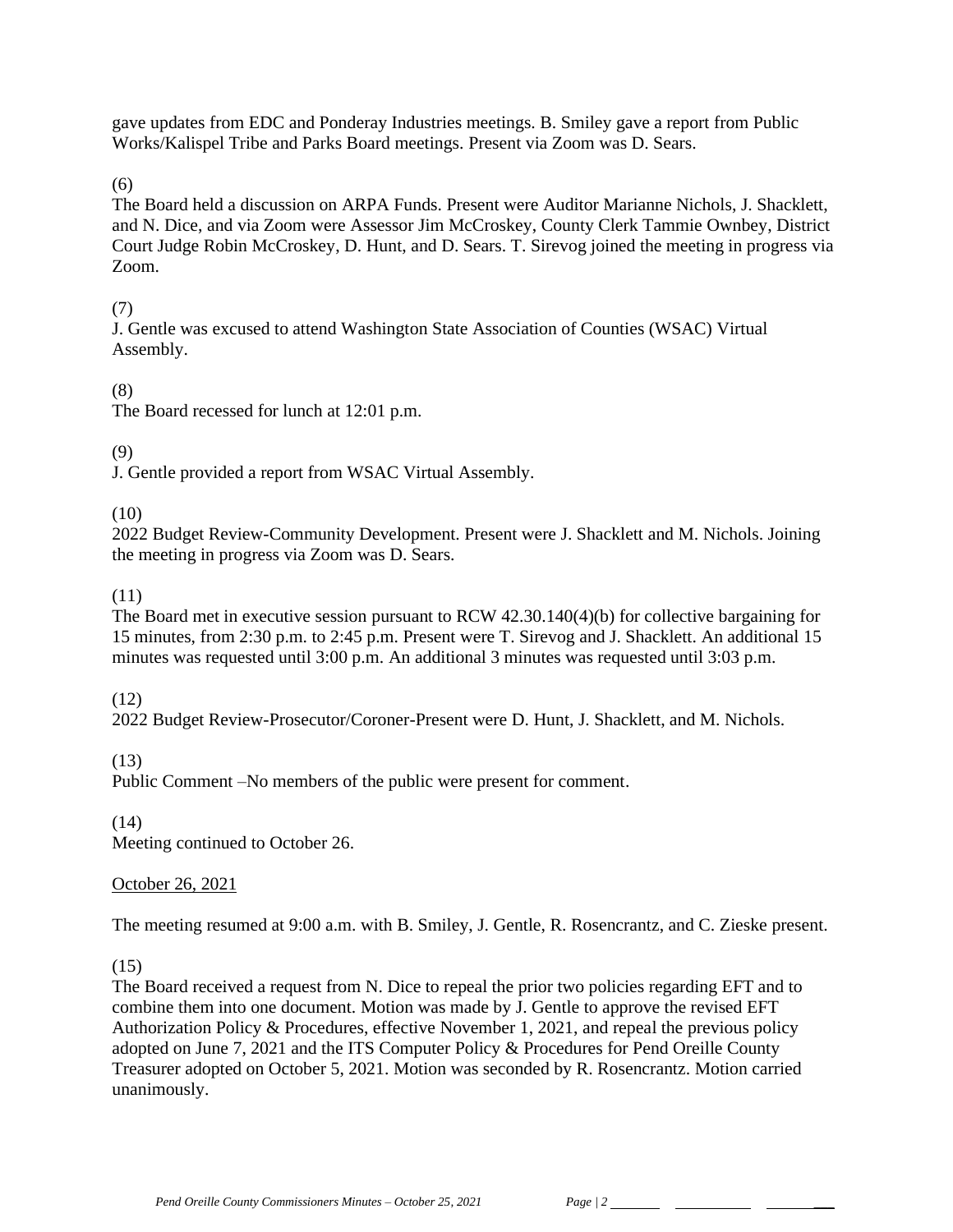#### $(16)$

Public Works Director Mary Jensen was present for an update. Also in attendance were Facilities Maintenance Supervisor Ben Eggleston and Fleet Manager Brian Egland, and present via Zoom was D. Sears.

Motion was made by R. Rosencrantz to sign the resolution, In the Matter of Continuing Relationships with the Washington Counties Risk Pool and the Related Appointments and Designations of/for Each Member County, and assign the related appointments and designations for Pend Oreille County with the Risk Pool, with Director Mary Jensen, Alternate Director Terra Sirevog, 2nd Alternate Director Christine Rahoun, Risk Manager Linda Darcy, Claims Administrator Terra Sirevog, Safety Officer Christine Rahoun, Prosecuting Attorney Dolly Hunt, and this resolution becomes effective immediately and shall supersede any prior conflicting actions, and that the clerk shall forward a copy of this resolution to the attention of Executive Director at the Washington Counties Risk Pool. Motion was seconded by J. Gentle. Motion carried unanimously.

In the Matter of Continuing Relationships with the Washington Counties Risk Pool and the Related Appointments and Designations of/for Each Member County *RESOLUTION NO. 2021-111, COMMISSIONERS' RECORDING* 

A discussion was held on janitorial services, then B. Eggleston left the meeting. B. Egland reported on loader scales and winter equipment readiness, then left the update.

M. Jensen provided maintenance updates, including grading roads before they freeze, cleaning culverts, installing delineators and snow poles, organizing yard for snow pile season, and installing a trench along Southshore.

## (17)

Counseling Services Director Annabelle Payne was present via Zoom for an update. Also present via Zoom was D. Sears. A. Payne reported "good standing" with the Spokane ASO for 24-hour DCR coverage, and the Corrective Action Plan for contractual non-compliance has been removed. She mentioned applying for subcommittee positions on a new state steering committee, Crisis Response Improvement Committee (CRIS), which has been established for crisis and prevention. Updates were provided on staffing, equity project, and Criminal Justice Initiative.

Motion was made by J. Gentle to approve the agreement between Counseling Services and Nancy's Cleaning and that the Board of County Commissioners sign the resolution. Motion was seconded by R. Rosencrantz. Motion carried unanimously.

Nancy's Cleaning Professional Services Agreement—Counseling Services *RESOLUTION NO. 2021-112, COMMISSIONERS' RECORDING* 

# (18)

Pend Oreille County Library Director Mandy Walters was present for an update. Present via Zoom was D. Sears. M. Walters provided the quarterly program brochure and described the programs offered at the library locations, including upcoming holiday events. She reported on the \$40,000 state grant which is funding the remodel of the Metaline Falls location. The library was able to purchase hot spots, Chrome books, and laptops with CARES Act funds. Other topics included library usage, staffing, adult & teen programs, Friend of the Library quilt raffle, and Dolly Parton's Imagination Library.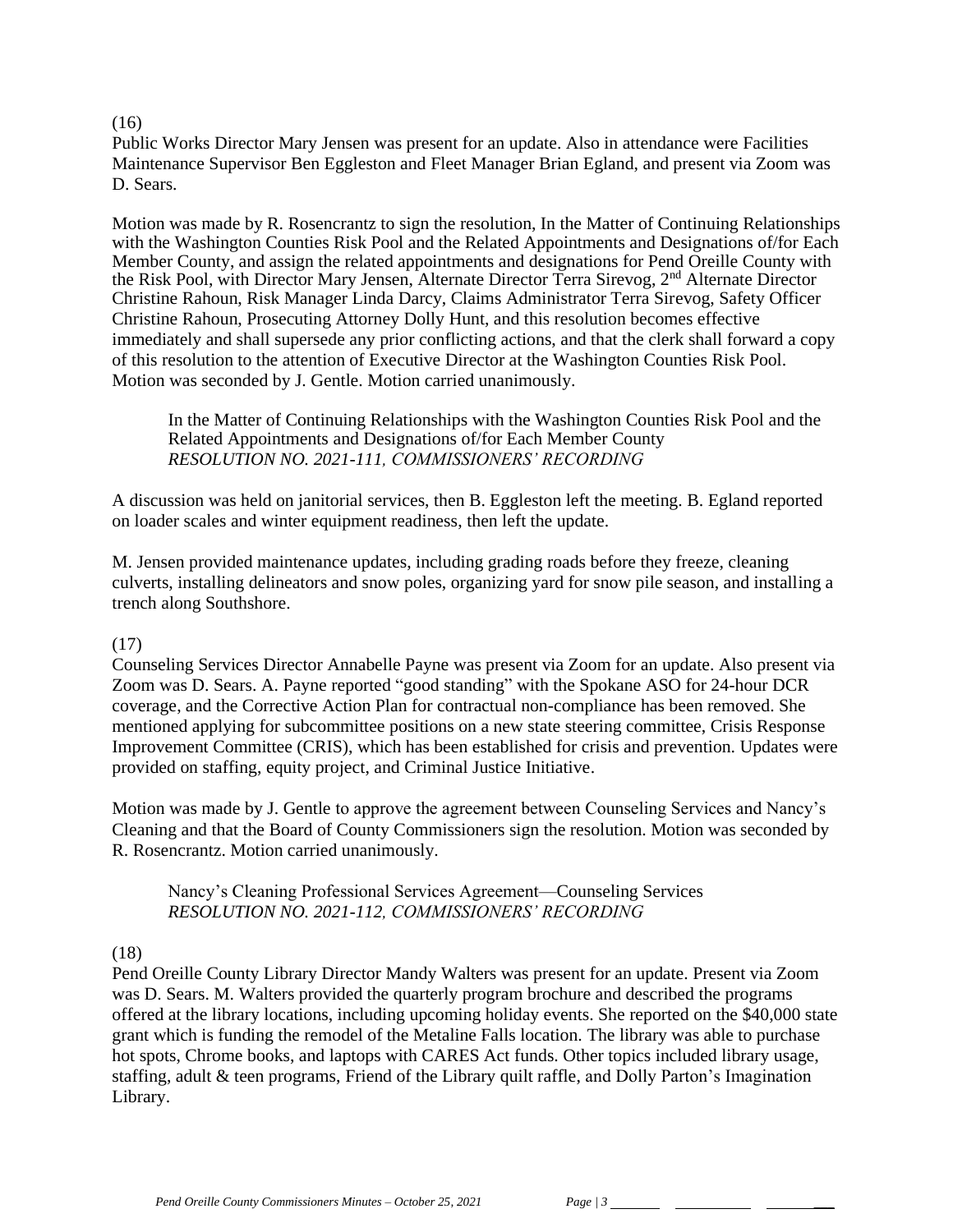#### (19)

The Board recessed for lunch at 11:40 a.m.

### (20)

The Board reviewed the contract with Stella Jones for cedar poles. Present via Zoom was D. Sears. Motion was made by J. Gentle to approve the resolution for contracting of cedar poles to Stella Jones, located in Sandpoint, Idaho. Motion was seconded by R. Rosencrantz. Motion carried unanimously.

Approval Of The 2021 Rustlers Gulch and County Park Delivered Log Sale Contract with Stella Jones *RESOLUTION NO. 2021-113, COMMISSIONERS' RECORDING* 

## (21)

ITS Director Shane Flowers was present via Zoom for an update. Also present via Zoom were GIS Analyst César Stoddard and D. Sears. C. Stoddard presented information on new mapping available on the county website for the public to use to assist with Community Development needs, then left the update. S. Flowers gave an update on staffing, then provided a revised MOA with Conservation District.

Motion was made by R. Rosencrantz to adopt the Memorandum of Agreement Pend Oreille Conservation District and Pend Oreille County. Motion was seconded by J. Gentle. Motion carried unanimously.

Memorandum of Agreement Pend Oreille Conservation District and Pend Oreille County *AGREEMENT NO. 2021-43, COMMISSIONERS' RECORDING*

S. Flowers reported that he's working on obtaining quotes for new laptops for deputies and was agreeable to the request to add a POC Fair tab on the new county website when developed.

## (22)

2022 Budget Review-Public Works. Present were M. Jensen, J. Shacklett, M. Nichols, Office Manager/Risk Manager Linda Darcy, Solid Waste Coordinator Amanda Griesemer, County Engineer Don Ramsey, Assistant County Engineer George Luft, B. Eggleston, Senior Design & Construction Engineer Eric Roth, B. Egland, Fleet Accountant Teresa Deal, and present via Zoom was D. Sears.

## (23)

The Board met in executive session to review the performance of a public employee pursuant to RCW  $42.30.110(1)(g)$  for 10 minutes, from 3:30 p.m. to 3:40 p.m.

## (24)

The Board met in executive session for an employee evaluation pursuant to RCW 42.30.110(1)(g) for 45 minutes, from 3:40 p.m. to 4:25 p.m. Present was T. Sirevog. An additional 5 minutes was requested until 4:30 p.m.

## (25)

Correspondence Received:

10.13 W. Bailey-Letter of Interest in Reappointment to Noxious Weed Control Board

10.14 US Department of Commerce-Letter re: "US Census Bureau: The Other Nine Years"